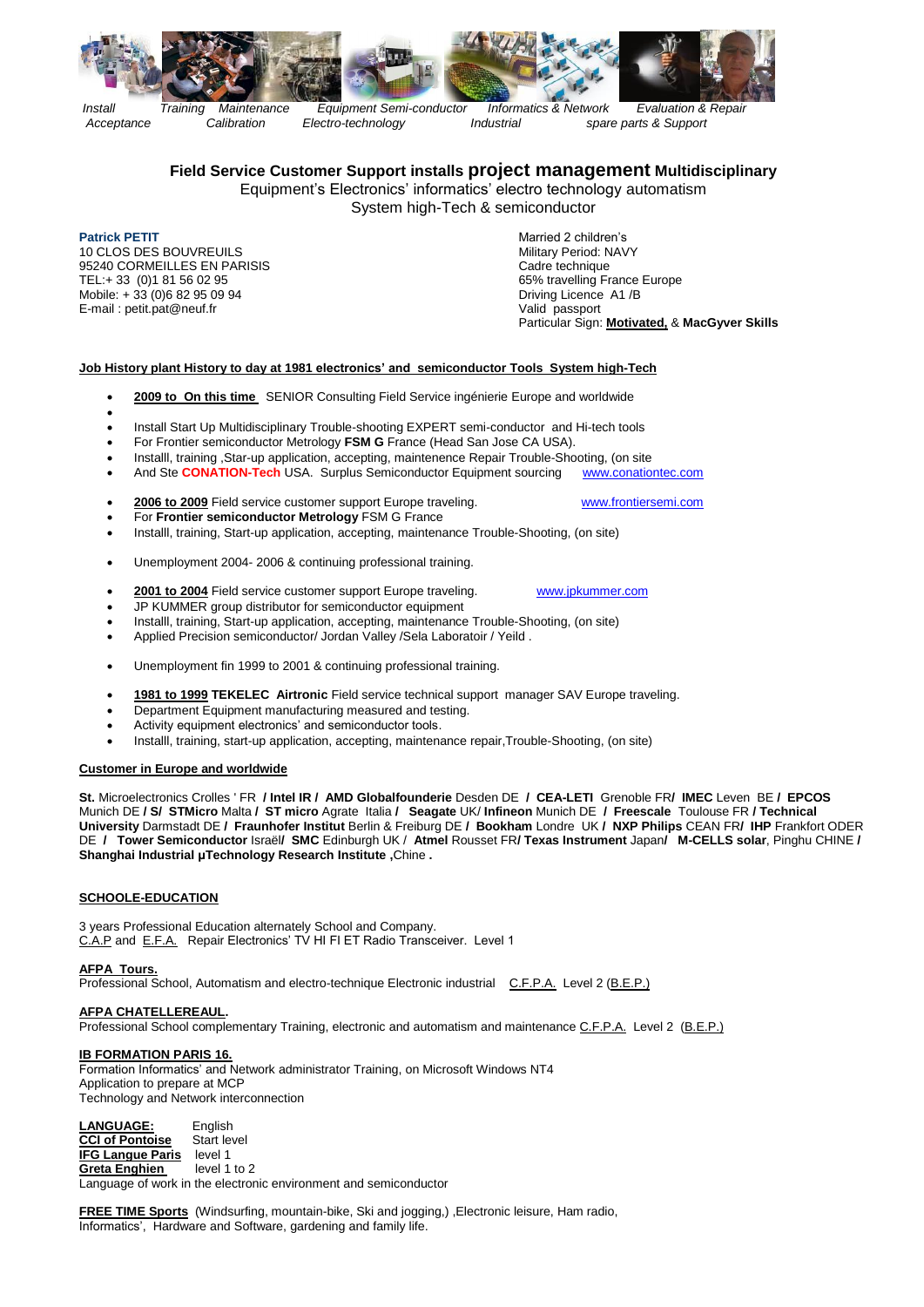

*Install Training Maintenance Equipment Semi-conductor Informatics & Network Evaluation & Repair*

 *Acceptance Calibration Electro-technology Industrial spare parts & Support*

## **Field Service Customer Support installs project management Multidisciplinary**

Equipment's Electronics' informatics' electro technology automatism

System high-Tech & semiconductor

**Patrick PETIT** Married 2 children's 10 CLOS DES BOUVREUILS<br>95240 CORMEILLES EN PARISIS TEL:+ 33 (0)1 81 56 02 95 65% travelling France Europe<br>
Mobile: + 33 (0)6 82 95 09 94 65% travelling France Europe<br>
Driving Licence A1 /B / Mobile: + 33 (0)6 82 95 09 94 Driving Licence A1 /B / E-mail : petit.pat@neuf.fr

Cadre technique Home office position Particular Sign: **Motivated,**

## **My skills cover the following services.**

- Install, start-up, training, application, integration, accepting, Trouble-Shooting, Repair.
- Maintenance Multidisciplinary expert analyst,
- Background activities, repair, of complex Technical system,
- Including electronics analogic and computer/ informatics and electro-technology Hardware & software,
- On site customer traveling France Europe & world.
- Many Years expertises of maintenance practices*,*
- Costs management, priorities setting in emergency situations.
- Calibration and test of performance, on system of metrology, optic, and electronic boards.
- Software & Hardware update.
- Configuration of the professional soft, File INI, Windows OS ,networks, loading new software and
- back-up data (ghost).
- Configuration of the application software metrology semiconductor, and other,
- Robot of transfer, aligner, and the optic system.
- Capable to read and to understand, the diagrams and the service manual, electronic, electrotehnology
- of complex equipment and micro mechanics' Hi-tech .
- Follow-up on calibrations of the different metrology system, performances analysis
- and of them reliability and stability testing, circuit and robot system,
- Setting in work of the contamination environment test and calcification for return in production.
- Follow-up of the preventive plan and Curative maintenance, management of stock, provision of spare parts
- Follow-up of the equipment basis installed in Europe, Malt, Israel.

#### **EXPERIENCES-PROFESSIONAL** Frontier Semiconductor Metrology 2005 to 2009 *[www.frontiersemi.com](file:///C:/Documents%20and%20Settings/ACER%20-2/Local%20Settings/Temporary%20Internet%20Files/Content.IE5/N7A9S5XA/www.frontiersemi.com)*

Field service Customer support, install start-up, maintenance itinerant France Europe, on equipment's semiconductor metrology. Stresse measurement Wafers (technology by Laser Diode optical), and equipment for the measure of thickness, equipped an interferometer by infrared optical probe.

This equipment is designed for the industry of the semiconductor Production and scientific laboratory.

On strese equipment's, I intervene in the phase of pre-recipe and conformity setting for customer in our factory (San José CA) also in the installation phase that consists to the setting up of the facilities, electric, electronic starting of computers and software ,safety test norm, and start on-board robotics, Then testing and measurement of reliability, accuracy following of matching, in conformity with the client specifications, demonstration of the capacities of the equipment, followed of formation of the users and the team maintenance first level, and finalize by the recipe of acceptance by customer.

My second role: of support preventive and curative maintenance, I intervene for the problems of software and setting, up-date, integration option and new settings

Software, safeguard (ghost of the PC and HD network), electronic electro-technology repair, calibration of the diodes lasers and scanner, adjustment and setup of robot and aligner, calibration of system optic, interferometer, test of reliability and stability, accuracy, test of the vacuum circuit and turbo pump.

#### **Customer in Europe and worldwide**

**St.** Microelectronics Crolles **' FR / Intel** IR **/ AMD Globalfounderie** Desden DE **/ CEA-LETI** Grenoble FR/ **IMEC** Leven BE / **EPCOS**  Munich DE / **STMicro** Malta / **ST micro** Agrate Italia / **Seagate** UK/ **Infineon** Munich DE / **Freescale** Toulouse FR / **Technical University Darmstadt** DE / **Fraunhofer Institut** Berlin & Freiburg DE / **Bookham** Londre UK / **NXP Philips** CEAN FR/ **IHP** Frankfort ODER DE / **Tower Semiconductor** Israël/ **SMC** Edinburgh UK / **Atmel** Rousset FR/ **Texas Instrument** Japan/ **M-CELLS solar,** Pinghu CHINE / **Shanghai Industrial μTechnology Research Institute ,Chine .**

**Project management achieved: [www.frontiersemi.com](file:///C:/Users/patrick/AppData/Local/Microsoft/Windows/INetCache/Content.Outlook/1GG4XEAI/www.frontiersemi.com) 2006- 2017**

#### Field service Customer support

Installation start-up, training, application, integration, acceptante, Audite, Trouble-shooting expert, sur site Europe &international

Install start-up: FSM 413 C2C **Shanghai Industrial μTechnology Research Institute** ,Chine September 2017 Install start-up: PECVD Semco **M-CELLS Photovoltaic ,** Pinghu CHINE AUGUST 2017

Audit a system Jordan valley Jvx 6200 **Texas instrument Aizu JAPON** Avr 2013

Stopping and disassembly's, for packaging a Jordan valley Jvx 6200 **Texas instrument Aizu Japon** October 2013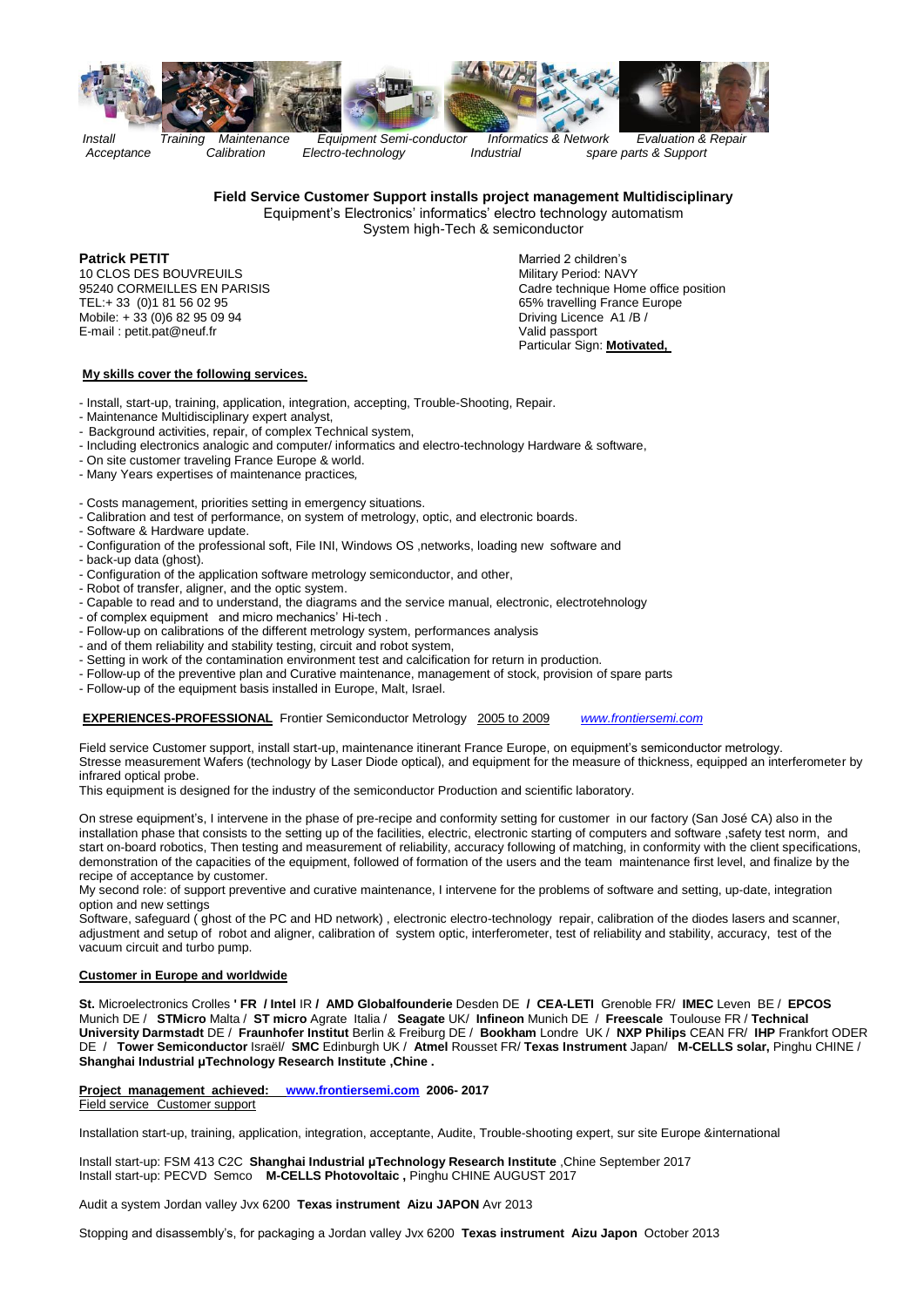Install Start- up: PE CVD **M-CELLS solar,** Pinghu CHINE August 2017 Install Start- up: FSM 128C2C **Shanghai Industrial μTechnology Research Institute ,**Chine September 2017 Install Start- up: FSM 413 C2C **St. Microelectronics Agrate Italy** Mai June .2013 Install Start- up: FSM 500 TC **SMC Edinburgh university UK** November 2013 Install start-up: FSM 500 TCV **IHP Frankfur ODER DE** Mai 20012 Install start-up: FSM 413 C2C **St. Microelectronics** Crolles FR September .2008 Install start-up: FSM Melt **AMD Globalfoundries Dresden** DE December 2007 **AMD Globalfoundries Dresden** DE November. 2007 Install Start- up: FSM 413 M **St. Microelectronics MALTA** Mai .2007 Install start-up: FSM Melt **Fraunhofer Institut Berlin** December .2006 Install start-up: FSM 128 LT **Intel IR Dublin** September and . October 2006 **St. Microelectronics** crolles FR September .2006 Install start-up: FSM 128 LT **AMD Globalfoundries Dresden** DE November . 2005

JP Kummer 2001 to 2004

Install Start- up: Applied Precision PRV III St. Microelectronics Grenoble Fr Install Start- up: Applied Precision PRV III ALTIS Every Fr Install Start- up: Applied Precision PRV III ATMEL Nantes Fr Install Start- up: Jordan Valley JVX 6200 LETI Grenoble Fr

#### On this time I work as a free-lancer on field service for **FSM G** France Europe, and **CONATION** Technologie USA

|                                    | FSM ref: Mr. Adrian CAILAN Field service Manager Europe, | Mobile: +33 (0)676 49 44 87 |
|------------------------------------|----------------------------------------------------------|-----------------------------|
| CONATION-TECH Ref: Mr Jean RICHAUD |                                                          | Tel: +1 253.219.1513        |

## **0bjectived;**

To take new responsibilities, Thanks to my long experience of technical departments, I am able to deal with all situations in production field and to manage any type of conflict generated by technical problems. I am all devoted to listen to collaborators and my profile is totally solutions oriented. I guarantee a high quality service and a full engagement to meet your deadlines.

My added value.

An efficient organisation, accurate methods and a strong experience to provide you the best solution, at the best price, with the best delivery time.

#### **EXPERIENCES-PROFESSIONAL**

Capable to intervene on all type of electronics', analogical or numeric and different technology or high- tech material, very high frequency, optic, informatics' network and micro mechanical .

#### **Administrative management Of service and spar parts.**

Development of quoted them, management of the stock, provision of spare parts, organization of work and travelling.

I give a big importance to listening to customers, and good relationship

#### **Professional Training**

#### **FRONTIER SEMICONDUTOR METROLOGY.** [www.frontiersemi.com](http://www.frontiersemi.com/)

Five weeks, San José California Training on FSM 413 C2C Equipment infrared interferometer system,( wafer thickness) for the industry semiconductor Five weeks, San José California Training FSM 128 C2C / FSM 500 TC / FSM 900C2C Equipment of metrology for stress measurement by laser diode, high Temperature controlled.

**Sela Laboratoir:** Two week Yokneam Elite Israel on two automatics machine for the Micro-cleaving to prepare the parts for TEM & SEM electronics' Microscope.

**APPLIES PRECISION:** Issaqua USA Second Training Five Weeks on system test auto of test for Probe Card Analysis and characterizations . (new machine) for prober system

**APPLIES PRECISION:** Issaqua USA Training three Weeks on System test auto for Probe Card Analysis and characterizations. (All machine ) for prober system.

**Jordan Valley:** Aifa Israel On the machine of analysis of Thin Film By X-RAY Three Week.

**Kirsten Jet:** Switzerland six week, training on solder wave machine automatics and crimping automatics robot.

**Eubanks France:** once per year one week on the new machines of the range ,and the systems of test CABLESCAN .

**HAROTECH Switzerland:** one week in 1998 on machine automatics of pick- and- place

For SMS component assembly and reflow oven IR

**WENTWORRTH UK:** Two weeks on machine auto and Semi-auto Prober for semiconductor, and machine compass for the assembly and test and characterization of Probe card.

**Wirsc ALPHASEM:** Switzerland one week training on fully automatic die attach systems and wire bonder machine

#### **EMPLOYMENT-HISTORY**

**2009 On this time** Free-lance for Frontier semiconductor Europe **FSM G CONATION** Technologie USA

#### **Frontier Semiconductor Metrology** 3 years 1/2

Field service Customer Support and Maintenance install start up, training, Itinerant France Europe, On equipments semiconductor industry.

#### **JP KUMMER SARL** 3 years 1/2

Technical Field service Manager, Activity Distributor Semiconductor, Equipments multi technology.

**API,** characterization Probe card machine.

**Jordan Valley** Thin film Metrology, By X ray,

**Sela Laboratoir** Micro-cleaving System. For SEM and Tem Microscope,

**Yield** Plasma Systems**.**

I was responsible for the install, starting up, calibration, maintenance of equipment multi technology sold by the group in France Europe.